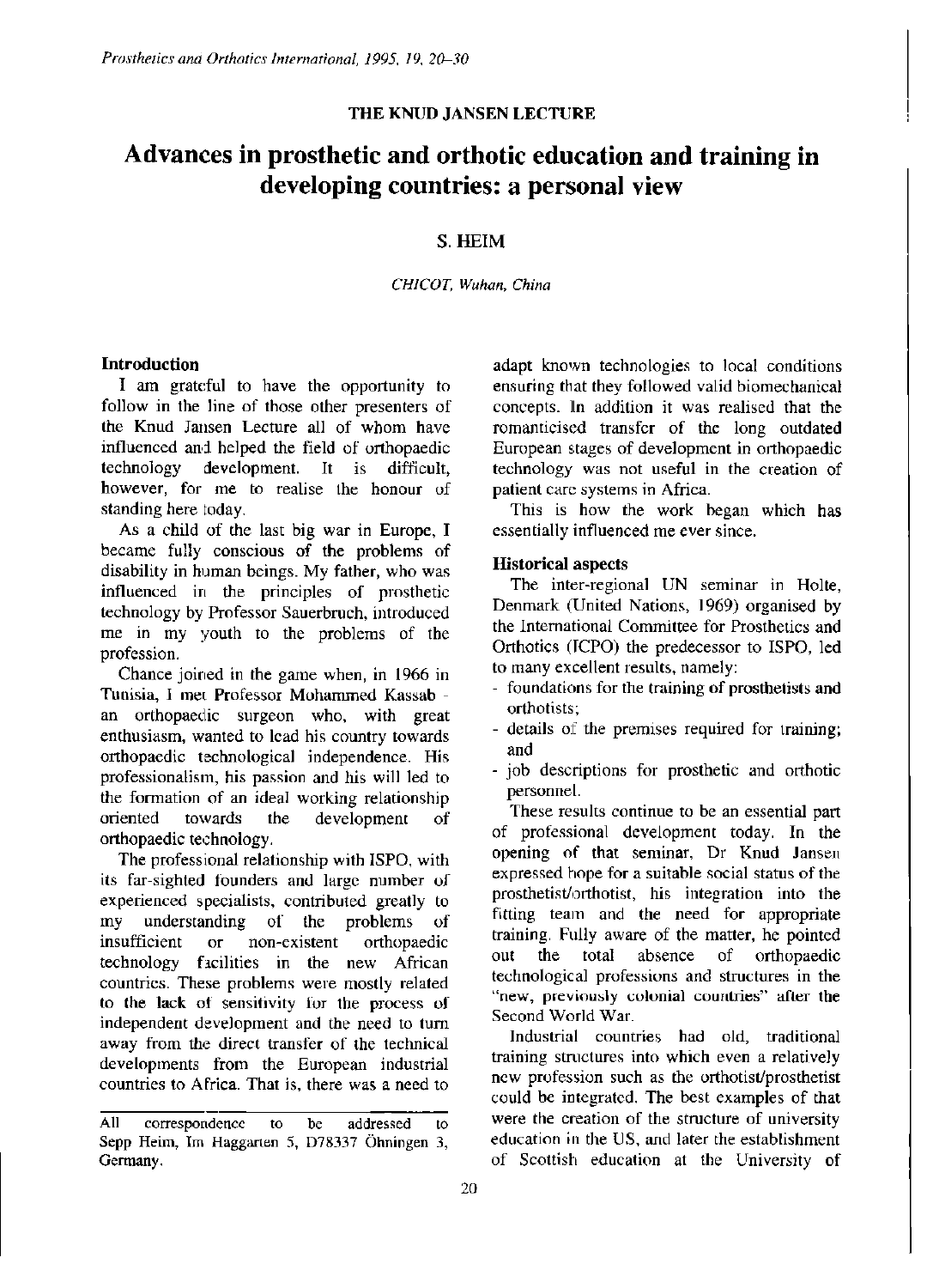Strathclyde in Glasgow. Other countries already had traditionally grown education courses with fixed prerequisites, a guarantee of recognition of the course, integration of the profession as well as of professional advancement. These standards and structures were lacking in Third World countries at the time of their independence and were not considered as being required or of having any priority.

At the time of Holte, the situation and environment for orthopaedic technology in the non-industrialised world was found to be very vague and without clearcut objectives. A great number of religious and private philanthropic groups, with a great deal of idealism and helpfulness, as well as international organisations such as UN and WHO, tried to alleviate disability due to epidemics, war conflicts and the like with orthopaedic fitting.

Representative of many and worth mentioning as making an important contribution at that time were:

- the World Rehabilitation Fund, mainly through the work of Juan Monros;
- Terre des Hommes; and
- UN/WHO through the work of Werner Wille.

However, it was only Wille who recognised the necessity for a structured training as a realistic help in the long run, an idea which he implemented in the WHO project in Teheran in the 1960s and 1970s.

In Uganda, Professor Ronald Huckstep when faced with the patients with poliomyelitis at the centre of his work, consequently, arrived at a long-lasting adapted technology which was suitable for mass fitting. The absence of a manpower training strategy that would have been essential in the long term, caused his longrunning success to silt up again. Despite further international assistance, Uganda still has considerable problems with a continuous orthopaedic technological fitting system.

Several good attempts in various countries of the developing world worked well as long as they were receiving financial aid and specialist and professional input from the sponsoring countries or organisations. Trained local specialists, mostly from the technical field, were able to bring short term benefit, yet had:

- no social status;
- no entry qualifications for a later integration into the hierarchy of the developing public health system; and

- insufficient professional attributes or training in order to be fully accepted as a contributing partner in the clinic team.

The result was frustration with many of the individuals leaving the profession as soon as there was an opportunity and the consequent<br>loss of the financial investment and loss of the financial investment organisational effort.

All things considered government is responsible for the care system for the disabled in any country and cannot be ignored. It is therefore important to identify this structure and to be integrated with it. Integration indeed also means that right from the beginning, the responsible foreign donors turn their attention to the objectives of the governmental public health structure of the country concerned and share in the development trends for the whole population. Care activities designed for the benefit of selected groups are detrimental to the general development.

For instance in many parts of the developing world, prostheses are offered much cheaper than those that can be made locally in governmental workshops, due to donations and third party intervention from the rich countries. It is obvious that these prices can be lower since there are no expenses for donated material, the workshops and tools were gifted and the foreign specialists provide their services free of charge as they are paid by the donating agency. The result is a severe disturbance of the long term governmental structural organisation. Such was the situation in the early 1970s in many developing countries.

### **Personal experiences in Tunisia**

Until 1966, Tunisia had suffered three poliomyelitis epidemics with about 4,500 victims in need of orthopaedic fitting. The Governmental structures used were organised in the same way as with the former colonial power. Only one workshop existed for the supply of orthopaedic devices. It was situated at the French Embassy and it only occasionally accepted civilians for fitting with prostheses.

The newly formed Tunisian social security system, in the process of being organised, spent an average of \$5,000 for orthoses for people with poliomyelitis to be fitted in France. An increasing number of victims from work and traffic accidents were also entitled to orthopaedic devices by law. Consequently, in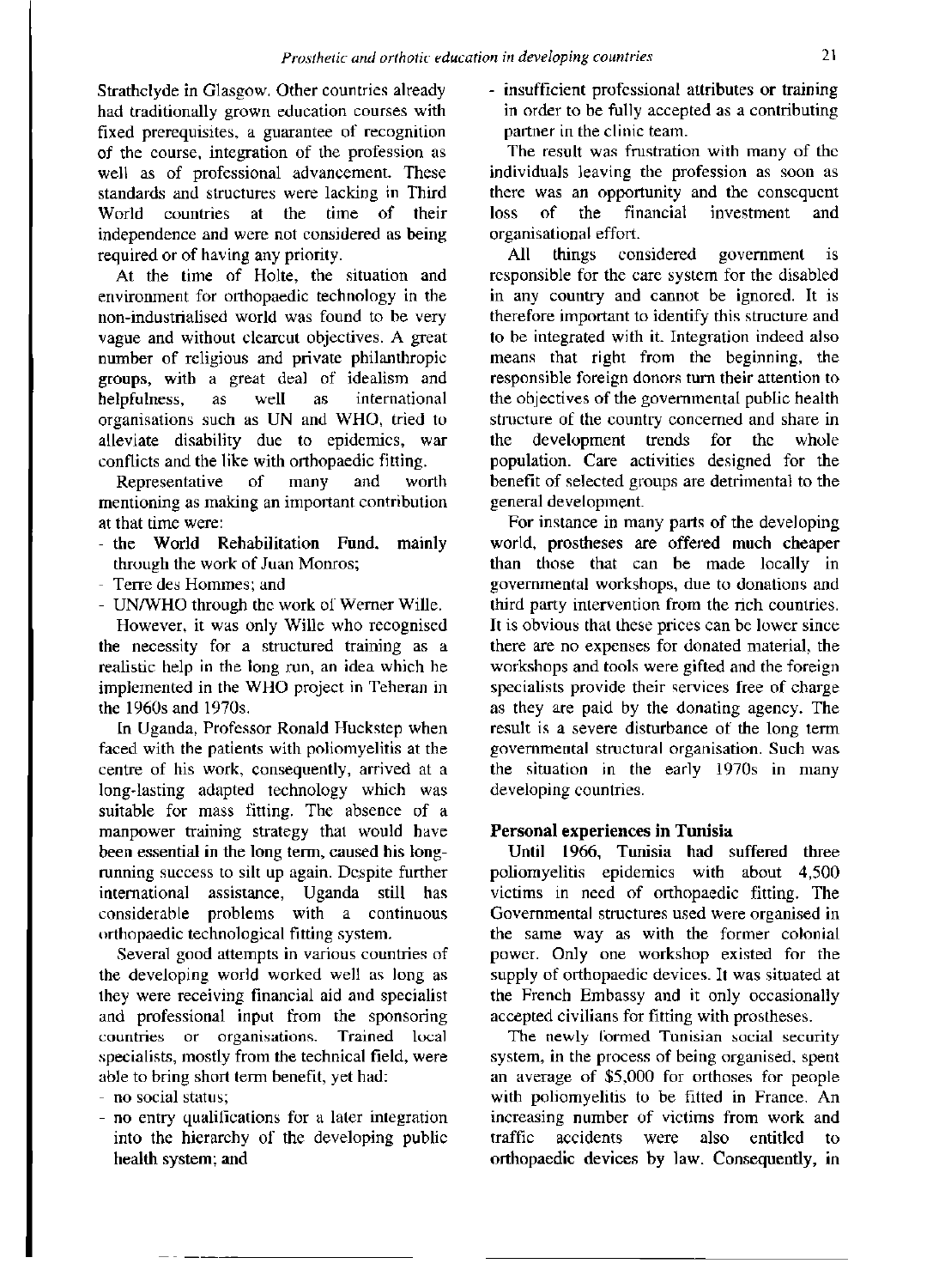1966, the creation of a national fitting centre began - the Centre d'Appareillage Orthopédique (CAO).

The first organisational phase, partly with foreign assistance, led to useful results. Just as in many young countries, necessary structures were missing, including:

- statutes and administrative legislation for the care of the disabled;
- cost carriers (public, private, charitable);
- cost regulation;
- definition of scope of duties; and
- medical specialist prescription and checking of devices.

Only in 1977 was it possible by decree to establish administrative codes of practice, financial rights and responsibilities, budgets and staff planning as foundations for continuous existence and further development of an orthopaedic technology system.

In order to achieve this, the new institution, CAO, had to show professional competence, economic planning and integration into the public health system structure.

The latter was particularly important in view of the background struggle between the Ministry of Social Affairs as the major cost carrier and the Ministry of Public Health in its role as the beneficiary.

During the initial phase, an economic development of a governmental fitting workshop is largely dependent upon the recognition of the need for this by the previous cost carriers such as the Church, Terre des Hommes, Embassies and others. Habits which had become cherished by, and impressive to the public, such as fitting patients in Europe, had to be given up in favour of fitting with local devices in a governmental institution. Fitting in Europe was often linked to emotional difficulties. Children suffering from poliomyelitis, who in some cases had been absent from 1 to 2 years presented problems, such as in readjusting to the social environment, including family and school, and the long term maintenance and modification of devices manufactured abroad.

Therefore short term emergency assistance given abroad must be offered together with long term planning and the establishment of a fitting structure close to the patient and within the traditional social and economic environment.

A country-wide availability, reaching all

areas, together with adapted standardised fitting techniques required the establishment of local workshops, regular consulting days held jointly with the public health services and the production of a kind of "device catalogue".

The decrease of direct overseas fitting with devices led to a new dependency. The availability of local specialists previously trained was not enough to guarantee the number of devices that were required nor the quality of the fitting of devices. The lack of key personnel with a sufficient background knowledge for a wide spectrum of different tasks became evident.

Auxiliary personnel for limited tasks were available as everywhere. Mid-level and highlevel leadership personnel were, however, missing. The latter, the number of which was relatively small, could be trained in schools of prosthetics and orthotics in Europe. For the mid-level personnel, nowadays known as orthopaedic technologists or Category II professionals, special training courses were created within the orthopaedic workshops. It was possible to integrate professionally both groups into the work, however, this was done without governmental recognition vis-à-vis the development of personnel, since the premises for integration into the governmental wage structure were still missing.

Another five years were needed to solve this problem.

It is often easier to cope with professional difficulties than with related service structure problems. If administrative integration proposals are not considered and therefore neglected, the long term survival of a project will become doubtful.

The results of organisational efforts can be evaluated by means of various criteria, however, the effect on the disabled remains, in my opinion, the most important factor.

In order to illustrate this the following data should be considered:

- the number of fittings in Tunisia increased from 40 in 1966 to 2,771 in 1990;
- the governmental budget of the CAO rose between 1971 and 1990 by 187%;
- in 1968, only 2 cost carriers existed in 1990 there were 7; and
- in 1966 the workforce consisted of 9 technical workers; in 1991, there were 132 personnel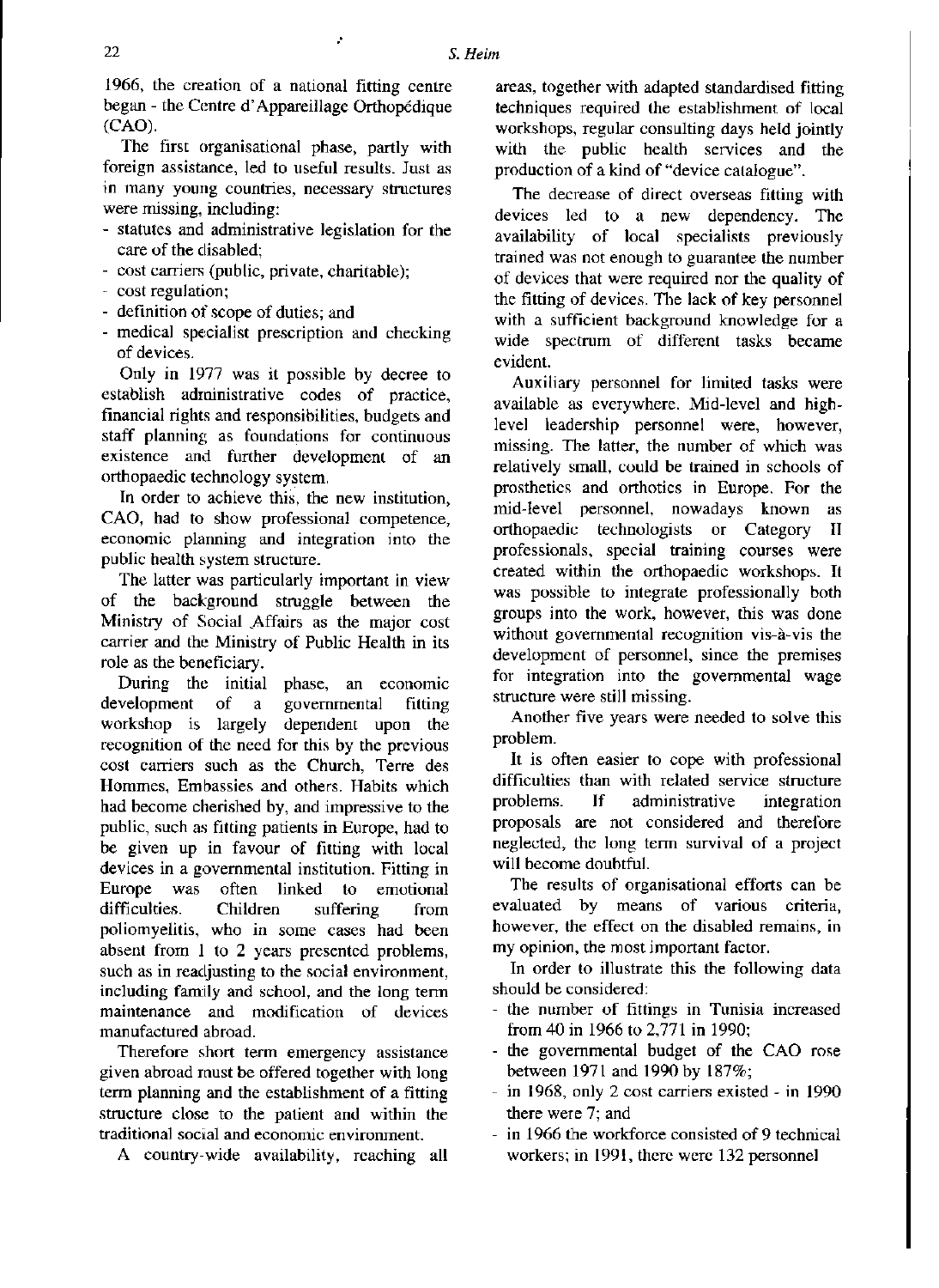including 106 qualified prosthetic/orthotic professionals.

The decisive factor, however, is the reintegration of the disabled into his/her family, profession and society with a totally or partially regained earning or work capacity and, for younger patients, the possibility to go to school thanks to an adequate prosthetic/orthotic fitting.

This regained earning capacity actively leads to the economic relief of society, family, social insurance or other governmental institutions.

# **Fundamental concepts regarding development**

The target groups considered for orthopaedic technical help unmistakably comprise the greater number of disabled  $-$  usually those who do not have a substantial income and who are not covered by the developing system of social security.

As undiscriminating transfer of highly developed sophisticated technology is as wrong as the propagation of a long outdated primitive technology: a wooden leg from Napoleon's era remains a product from the early times of orthopaedic technology, even if plastic could perhaps be used instead of wood today.

The better solution is the introduction of more basic knowledge of modern techniques into the traditional possibilities of the region, or the combination of both. The best assumptions in this regard are to produce motivated, adaptable, well-trained professionals who will remain in the profession for years to come. They will become the decisive factor for further development. Even if considerable use is made of local resources and traditional handcrafts for the supply of basic prosthetic and orthotic devices, there is no way to escape the advance of the orthopaedic technology profession and the specialist orthopaedic technologist. Clear guidelines, such as initial reasons for the training, training curriculum, duration of training and examination content for the purpose of governmental recognition are of paramount importance.

The development of national fitting structures is a governmental task in the first place and can only be carried out in a country through political will. Only this guarantees a countrywide system giving access with equal rights to fitting possibilities for all disabled and which offers affordable devices with an appropriate cost-effective ratio according to the income average.

Private institutions mostly address themselves to selected and relatively small groups, such as private patients, a small geographical spread of patients or victims of natural or man-made disasters.

Thus the state has a leading and supervisory function for social and economic burdens, quality, and to pay regard to all the necessities of life.

Orthopaedic technology should not restrict itself solely to the fitting of particular groups such as disabled war victims and there possibly only the wearers of prostheses. An example of our experiences in Vietnam is of interest in this regard. The appropriate Ministry for Work and Social Affairs, MOLISA, is also responsible for the orthopaedic fitting of war victims and therefore is prostheses oriented. A badly required cooperation with the public health services for the fitting of civilian victims does not exist. Other governmental institutions feel that they are also not competent  $-$  very little is happening. The normally very positive attempts of foreign voluntary organisations to meet the needs have, however, turned into a hindrance rather than an improvement for the development of orthopaedic technology in this country, due to the absence of a specific country-wide structure.

The fitting output also implies that the disabled can re-integrate into his social environment and, above all, that repairs and renewals of devices must be guaranteed. In Malawi for instance, alongside the governmental, long-term fitting system, there exists an adapted fitting structure, Malawi Against Polio, with a different fitting background and philosophy. Thus, the disabled can be re-integrated into his normal environment in the sense of a true rehabilitation, and in the sense of a fitting appropriate to his particular situation. Rehabilitation should not mean that the disabled person must adapt to his device!

#### **Transfer of the concepts to Togo and Tanzania**

The demands placed on the specialist in developing countries are not smaller, but rather considerably higher than that required by his counterpart in the industrial world. Not less, but  $\sim$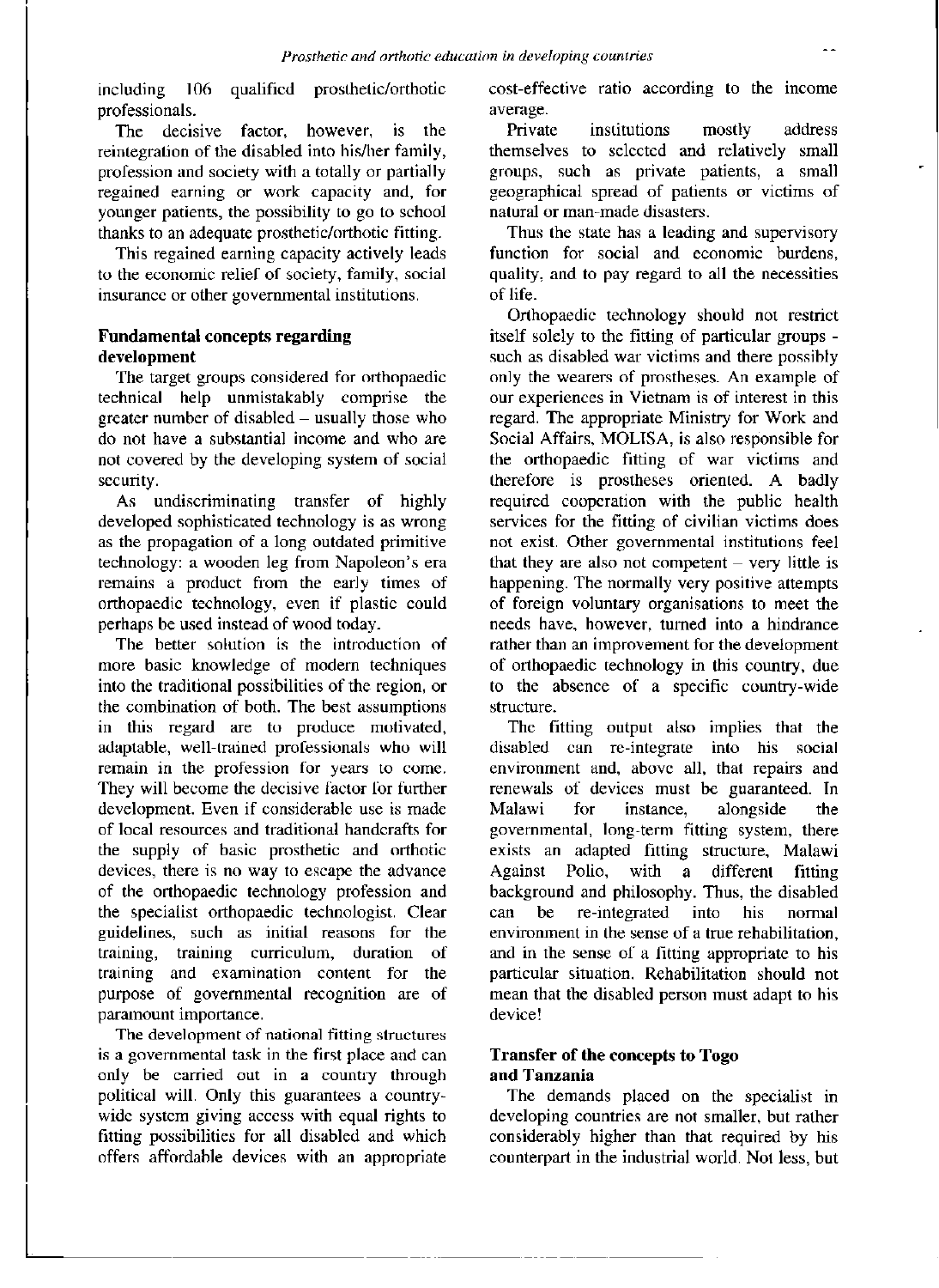

**Fig 1. CNAO, Lome, Togo.** 

more knowledge and science than in industrial countries are required there. The transposition of the fundamental concepts of kinesiology and ergonomics for the special needs of the disabled in a very different environment is necessary in order to design and manufacture the devices, combine locally available resources with the worldwide standard of development, and take into consideration traditional technologies. With the subsequent projects in Togo and Tanzania, the attempts were made to move forward on the experiences gained in North Africa.

The establishing phase of the Centre National d'Appareillage Orthopédique (CNAO), Togo took place during the period 1972-80.

The establishing phase of the Tanzanian Training College for Orthopaedic Technologists (TATCOT), Tanzania was in the period 1982-88.

A comprehensive and comparative study of disabled fitted with devices in Togo as well as in Tanzania, carried out by Professor George Neff, confirmed among others the following assumptions:

- devices made using local technology and with available maintenance and repairs could be used longer and more intensively;
- the necessity for maintenance of the devices was proven by the fact that more than 50% of the devices were defective and required maintenance;
- the lack of maintenance considerably limited the use of the devices and shortened their life. This led to a lack of economic and physical integration for the disabled;
- for children and adolescents, a timely readjustment of the devices to onsets of growth

is of great significance for the state of health and/or the avoidance of further physical damage;

- in addition to an often limited possibility to visit the workshops or the absence of such workshops, a lack of consciousness for timely
	- maintenance was an essential reason for the defective condition of the devices;
- the fitting of lower limbs has absolute priority! All other devices in the individual cases are indeed also necessary, however, as far as numbers are concerned, they are only of secondary importance. In addition, the basic need to ambulate is of paramount importance in developing countries; and
- it was also interesting to notice that apparently male progeny take precedence when children are sent for the fitting.

In addition to the professional knowledge gained and the confirmation of a number of assumptions, these surveys were of great value for the planning of future projects and investment in training and supply with regard to social and development policies.

Consequently, a national fitting system (the CNAO) has been established in Togo, in



Fig 2. Self help in the community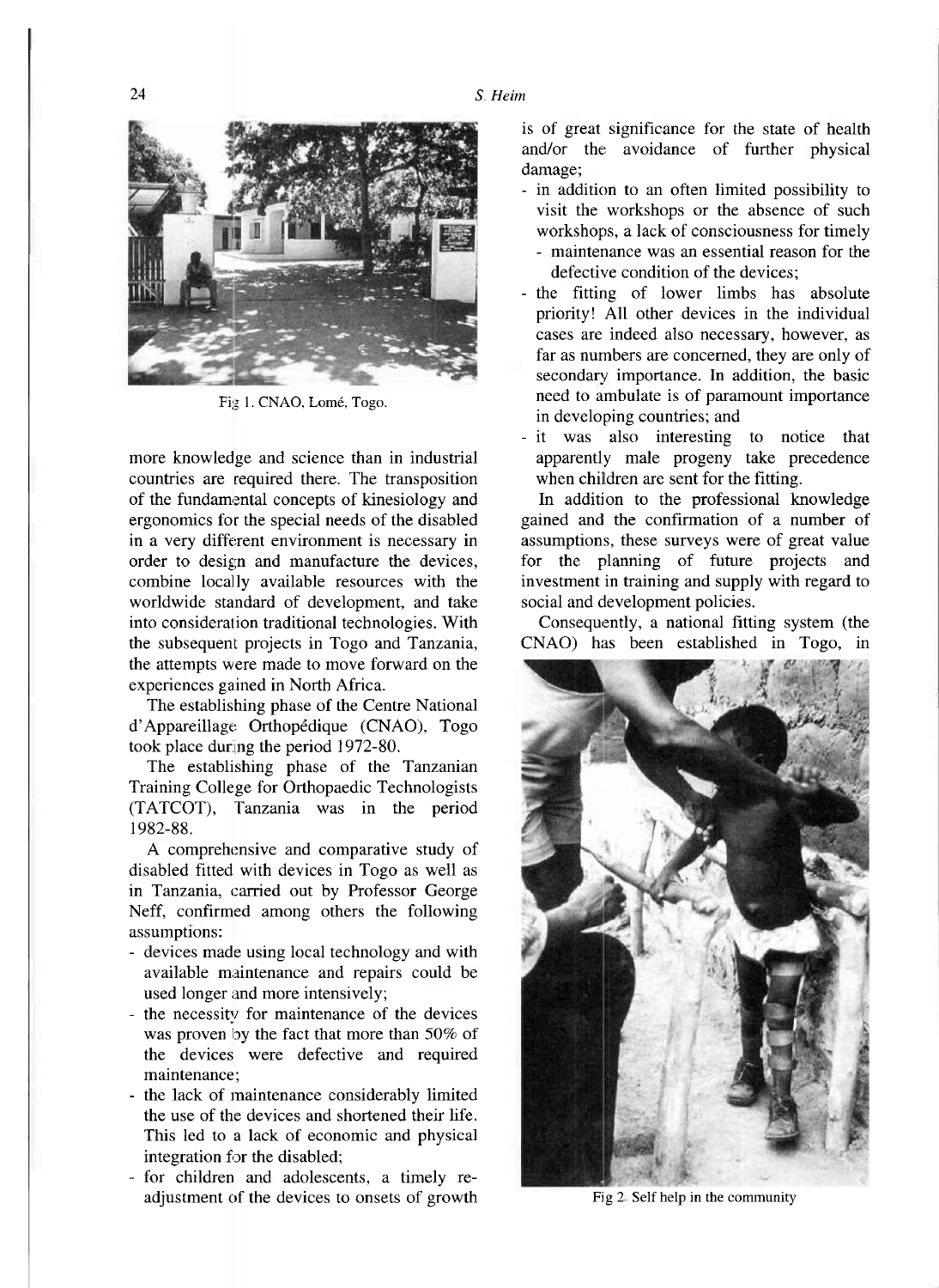association with the collaboration of churches and other voluntary organisations. The CNAO has found considerable interest among all persons concerned. Problems arose only in the establishment of its financing.

The state, backed up by the rudimentary beginning of a social insurance system, was able to provide only a basic guarantee, i.e. the disabled had to be directly or indirectly responsible for sharing the costs. Regardless whether this participation was claimed in the form of a working contribution for the workshops or as a percentage in money, it met with the resistance of individual religious groups which did not want their patients to be subjected to an assessment by the governmental social service.

A comprehensive fitting structure which managed to offer a broad range of devices and regular availability, gradually prevailed. At distant regions, religious and other organisations came to the rescue with transportation, organisation of consulting days, and simple repair possibilities in the sense of the presently propagated WHO philosophy on Community Based Rehabilitation (CBR).

The participation of patients in the fitting costs proved positive, however, as it considerably increased the self-interest in the longevity of the devices.

From before 1972, when no fitting structure existed in Togo, until 1992, a national countrywide fitting system with several workshops developed. It oriented itself toward providing devices adapted to the local cultural, climatic and economic environment based on orthoses and prostheses from industrial countries.

Local developments, adapted to the



Fig 4. Corrective orthosis on wooden shoe.

environment, in this and in other projects are. for instance:

- leprosy shoes (Togo):
- poliomyelitis device without shoe, with wooden sandal (Tanzania);
- club foot orthosis (Tanzania);
- ICRC foot (Vietnam);
- Jaipur foot (India);
- the direct lamination socket for the lower leg, a fitting following amputations due to leprosy (Tanzania); and

- ICRC polypropylene components. In order to make such developments, it is





**Fig 3. P/O clinics in rural areas.** Fig 5. Direct lamination technique.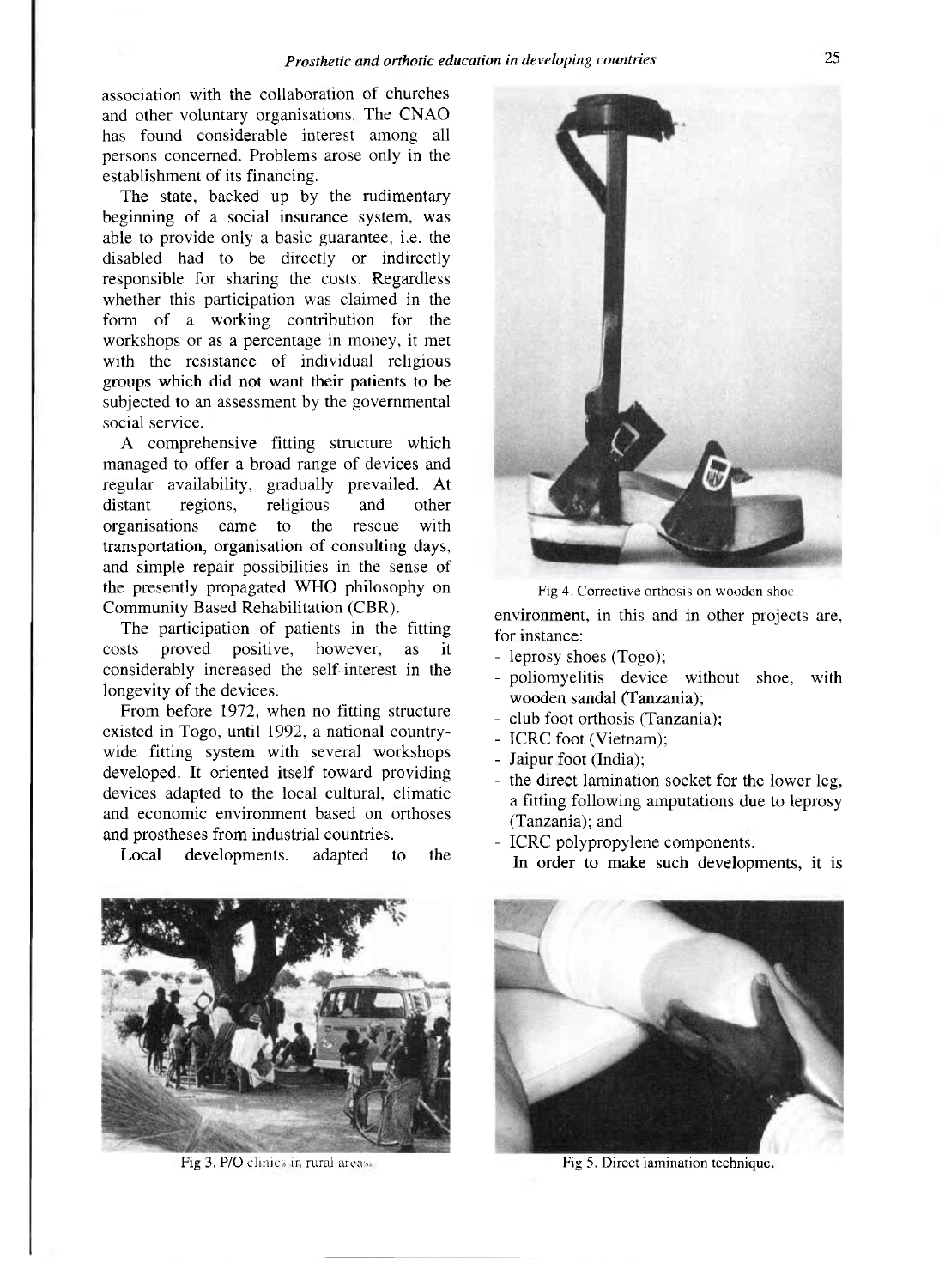

Fig 6. Appropriate clubfoot treatment.

**Fig 6. Appropriate clubfoot treatment.**  necessary to provide local specialists with the background and the intellectual level required to<br>understand concents in prosthetics and prosthetics orthotics, e.g. how to stabilise joints; why joint function necessitates parallelism of splints; or how to design the alignment of a prosthesis or an orthosis so that the patient may use it safely in his environment and at his work.

The use of specific materials for these purposes is of secondary importance. The specialist, however, must be in the position to make the necessary locally defendable choice and even to improvise, if need be.

Ariadne's clew, that is the need for suitably trained professionals, determined to the largest extent the development concepts in developing countries.

Attempts, often very good, conducted by the United Nations, World Rehabilitation Fund, International Committee of the Red Cross, Terre des Hommes and others, to train qualified personnel, mostly failed because there was:

- no adequate nor permanent government supported training budget;
- a lack of entry qualifications to the training course;
- no formal recognition of the final outcome of the training course;
- a lack of recognition of professional profile;
- a low social status of the trained specialists; and
- only limited specialised technical knowledge in the trained personnel

The higher and better qualifications of physicians and other paramedical professions has led to an attitude of higher expectation towards the orthopaedic technological team member and his knowledge.

A three-year training concept has been developed via the projects in Tunisia, Togo and Tanzania, as a development of the training programme started by Wille in Teheran. The recommendations in Holte, in 1969, with regard the training curricula in prosthetics and orthotics have constituted the professional framework with a strong influence by the German dual training system, i.e. practical experiences combined with structured classroom education.

Region-oriented training objectives and professional profiles are crucial to the training programme. The above-mentioned criteria for the adaptation of the fitting technology to local situations constitute the basis of the central direction of the practical work. However, the three-year specialist training should meet internationally recognised standards. The "orthopaedic technologist" has been the significant outcome of this long term development.

The practical education intentionally includes exposure to component manufacture as part of the training. The instruction in component manufacture is a solid basis for the adjustment of devices to particular local conditions.

The quality of training can be objectified only indirectly, that is not by examination at the end of the course but by later assessing the standard of work provided to the patient, as well as assessing the continuity and development of the profession. Over 80% of the graduates from CNAO, Togo and TATCOT, Tanzania are still practising within the profession, usually occupying leading positions. The much looked for multiplication effect where trained personnel can pass on their experience is thus well on its way to being accomplished.

A survey made in 1987 among former students from Togo and Tanzania showed that: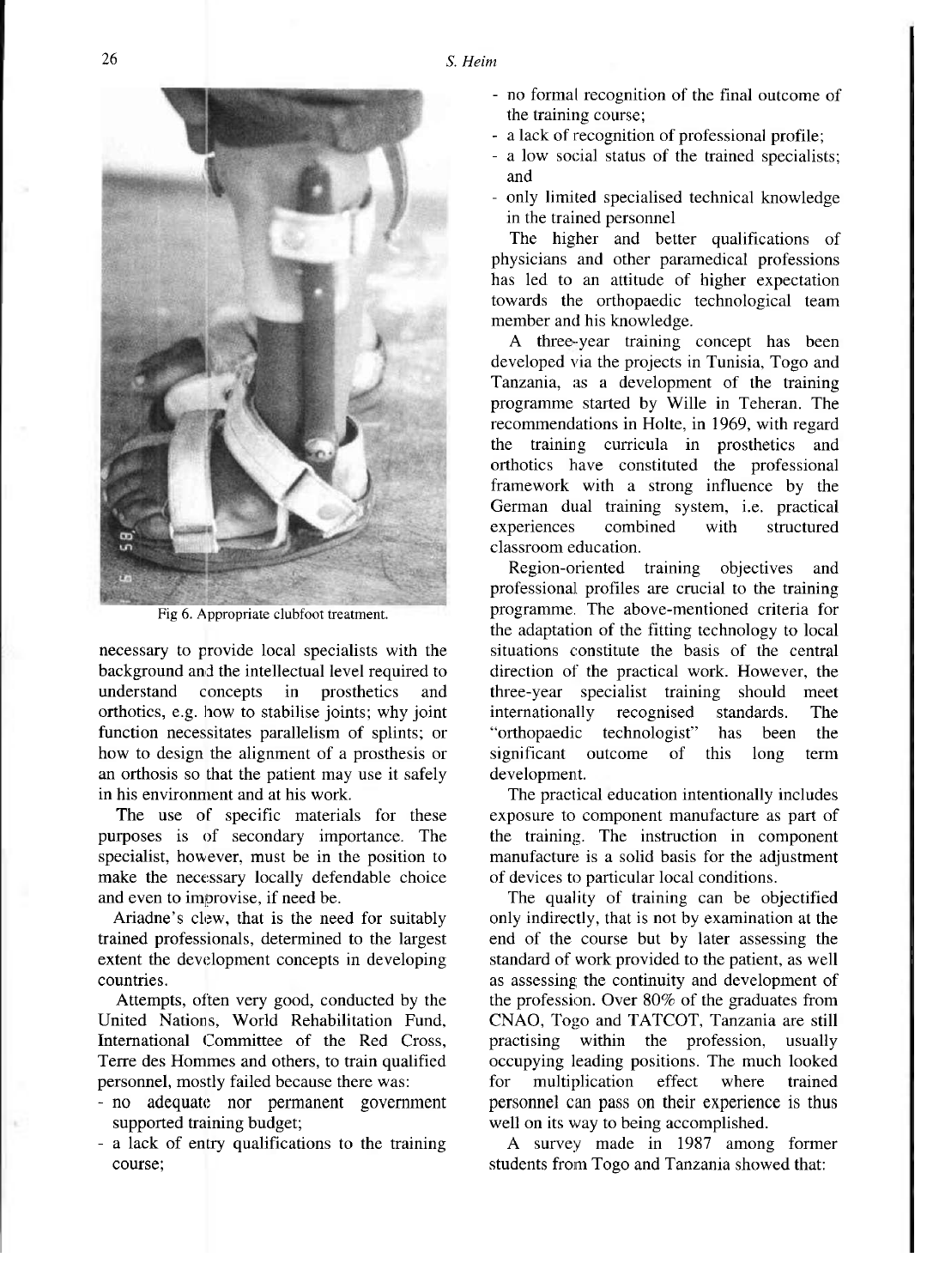1960

1993



**Fig 7. Prosthetic and orthotic workshops in Tanzania in 1960 and in 1993.** 

- 100% has a better professional chance in the wake of the training;
- 78% had a professional improvement; and
- 71% said they had a responsible and leading position.

In Tanzania, so far 163 graduates from 19 English-speaking countries have been graduated. During the same period, 121 orthopaedic technologists have been trained in Togo for the French-speaking area.

#### **Objectives and perspectives**

As a result of the experiences gained so far, it has been possible to confirm the areas that are considered to be cornerstones when organising an orthopaedic technological care system. These are:

- a guarantee of the necessary professionals in the clinic team, as a development potential;
- organisation of a national country-wide rehabilitation service for the general population;
- integration into the national rehabilitation services; and
- long-term survival of the orthopaedic workshops.

Advice on the professional structure with regard to the specific conditions peculiar to a country should be required for any project attempt in the future, in order to ensure a sound economic basis and a possibility for staff development in the future.

A relapse into national or regional isolation of the professional manpower must be avoided, for instance with continuing help and advice through:

- personnel exchange;
- short courses on new techniques;
- refresher courses;
- attendance at conferences; and
- exchange of information.

Organisations such as ISPO, INTERBOR, national professional groupings, partnerships, and, not to forget, personal relationships, lend their services in this respect.

Development also rests on information exchange and its transfer into practice. Teamwork must evolve which will result in better communication and improvements in fitting technologies, material testing, and design of devices through the application of solid fundamentals. The transfer of information amongst the prosthetic/orthotic specialists must develop into a professional habit. Newsletters and regular information papers are excellent aids for long term planning and personal developments in this regard. However, they must reach the specialist on the spot and be affordable!

In this respect, the inter-disciplinary work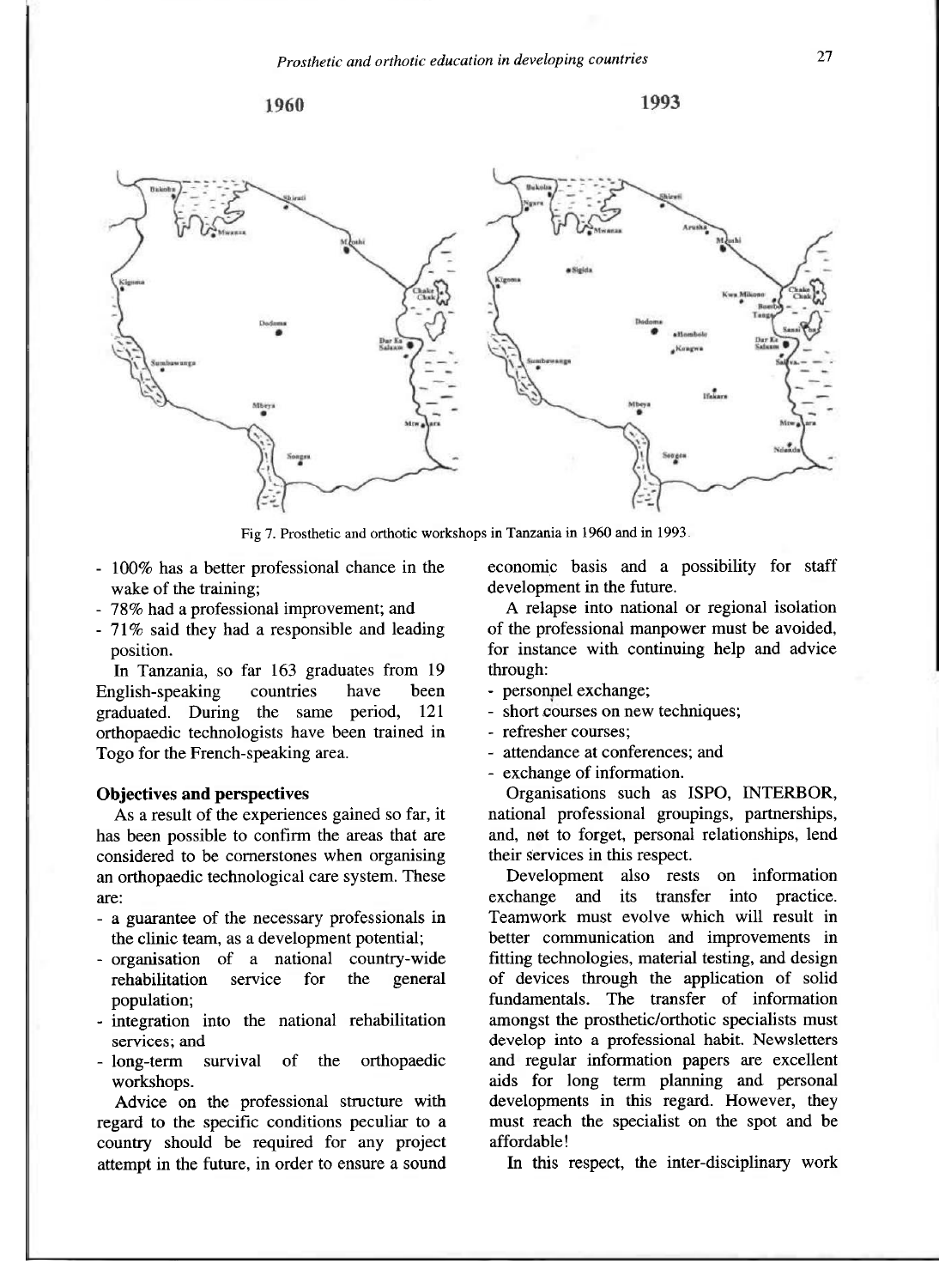too, is of great importance. The exchange of information on the purpose and practical outcome in the field of patient treatment and fitting constitutes an excellent basis for the development of orthopaedic technology.

#### **Cooperation for development and results**

The development of a closer cooperation between several organisations with similar objectives such as the International Committee of the Red Cross (ICRC), the German Agency for Technical Cooperation (GTZ), ISPO and WHO eventually led to a workshop held in Moshi, Tanzania in 1984. The subject of the workshop was education, training and clinical services in prosthetics and orthotics in developing countries (ISPO, 1985).

The major outcomes of the workshop were:

- to establish the training needs for developing countries;
- to develop the concept of the mid-level professional, the Orthopaedic Technologist; and
- attempt to categorise the different professionals working in the field of prosthetics and orthotics.

This process continued in the ISPO workshop held in Jönköping, Sweden in 1985 (ISPO, 1987) and continued in the WHO consultation held in Alexandria, Egypt in 1990 when the international trends were analysed and the manpower needs defined (WHO, 1990)

As a result of all these seminars, the professional title, Orthopaedic Technologist, has been accepted internationally which describes a Category II or mid-level professional who has undertaken a three-year specialist education and training course in a developing country. A development of almost 20 years, some 22 years after the Holte Conference, had come to a conclusion and henceforth determined the direction of education and training in prosthetics and orthotics in developing countries in the future.

In the meantime, the ISPO had established a professional educational standard ensuring quality through the examination and recognition of training centres and training courses. The foundations for nationally oriented development had been improved in the long term. A series of related workshops organised by the United Nations Centre for Social Development and Humanitarian Affairs in Tanzania, Togo, Guinea and Jordan (University Rehabilitation Institute Ljubljana, 1988; 1989; 1993; 1993) support the developments and recommended:

- intensive international cooperation;
- comprehensive information exchange;
- improvement of the professional status of the professionals; and
- the spread of appropriate technologies.

The use of thermoplastic materials such as polypropylene has more and more superseded the use of traditional materials such as wood, leather, aluminium and steel. In large areas of the world natural resources diminished or developed high prices. In the meantime, polypropylene has become a true alternative for the following reasons:

- it is a low cost material;
- it has only 3-5% waste;
- it needs considerably less use of machines and tools; and
- it is hygienic.

Polypropylene is presently used to manufacture all kinds of lower limb prostheses including those for trans-tibial, trans-femoral, ankle, knee and hip disarticulation and partial foot levels.

Should it be possible to diminish the working time for measuring and casting work by means of using the CAD CAM technology for transfemoral socket manufacture, then another step will have been accomplished towards a fitting of higher quality, while simultaneously reducing the costs.

A centralised fitting and fabrication system, without expensive patient travelling and the ensuing high costs, opens new prospects for a cost-effective system of fitting devices - even in developing countries.

#### **Summary of development 1968-1993**

At the present time in the China Training Centre for Orthopaedic Technologists (CHICOT) in Wuhan, China, all the basic elements that enable the organisation of a national training and education course and its recognition have been brought together. These include:

- a compulsory professional image, the orthopaedic technologist;
- internationally determined training curricula;
- an internationally recognised and established training and examination procedure;
- possibilities of higher level courses for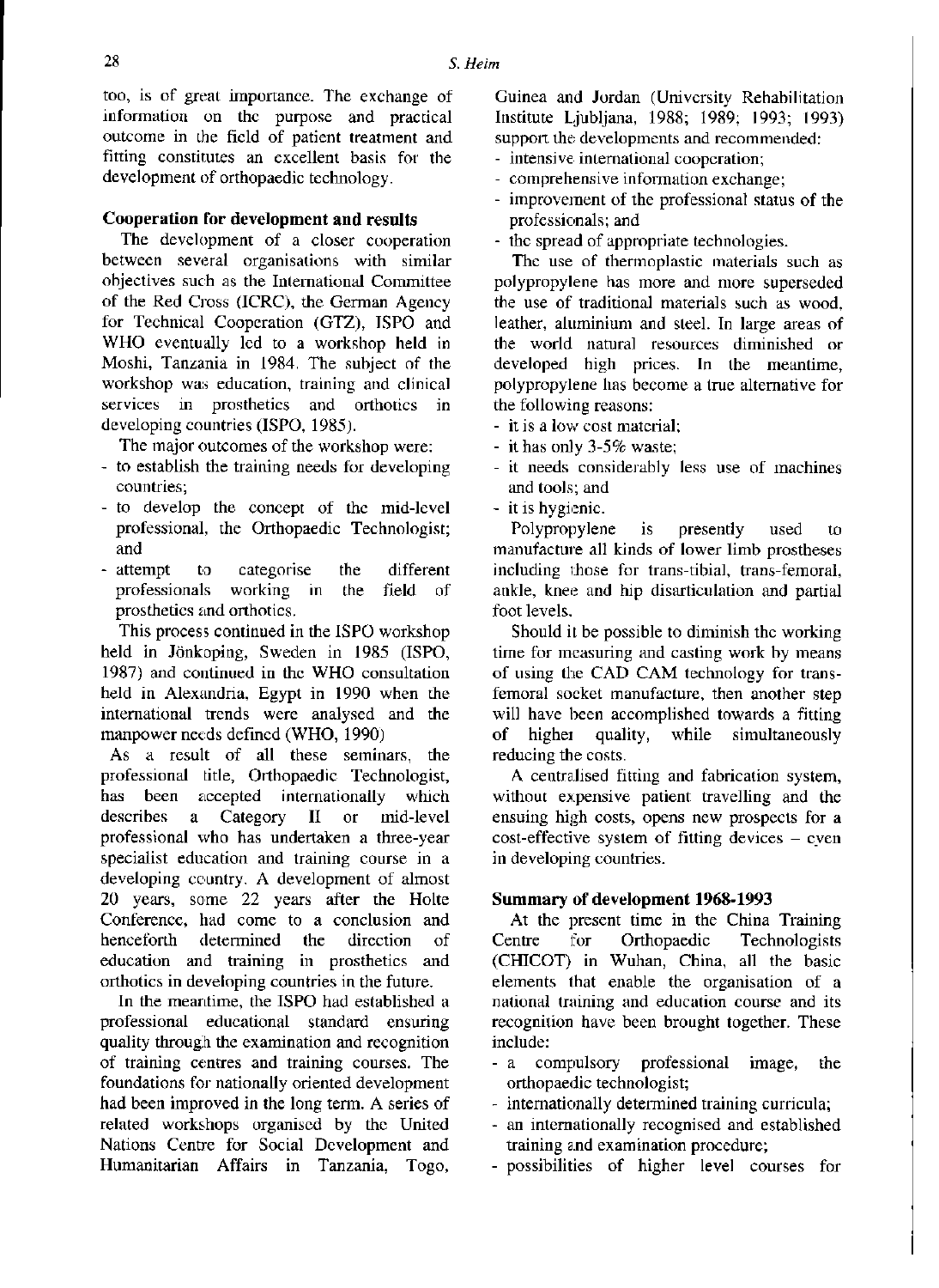leadership personnel; and

- upgrading courses for senior workshop personnel, aimed towards orthopaedic technologist level.

CHICOT exhibits the means for the improvement of the general fitting quality in the country, taking into account the social acceptability:

- the ICRC polypropylene technique;
- the knitting together of CAD CAM centralised fitting and fabrication techniques with the needs of the rural population;
- simple fitting with plastic orthoses; and
- improvement of fitting techniques within the professional team.

 $CHICOT - as a training centre of the Central$ Government - advises the relevant Ministry in Beijing with regard to:

- changes in the structure of the appliance delivery system;
- proposals related to basic appliances for the future cost carriers;
- cost calculations;
- introduction of new fitting techniques in order to widen the choice available; and
- advising the management of prosthetic and orthotic centres.

All the aforementioned fields of activity have a causal relationship with the improvement or the initial organisation of an orthopaedic technological fitting system. This coincides with the present strategy of the  $GTZ - as$  far as projects in orthopaedic technology are concerned.

The influence of the trained African professionals on their respective home countries can already be seen. About 90% are active in their profession and most are in positions where they can influence not only the fitting tasks, but further development as well.

An improvement of the quantitative fitting is noticeable. In 1968, there existed hardly any regulated orthopaedic technological fitting systems in 30 African countries - today, 27 years later, every African country has at least a central workshop and a developing governmental delivery system. There are now workshops available that provide up to date devices.

The orthopaedic industry too is recognising that only a well educated and trained core of specialists is able to influence development and thus become a focal point for the industry. New

initiatives may evolve from mutual assistance for development with and from the industry. At the same time, feedback information regarding needs is important for the future development of components.

Not only do resources and materials go into the Third World, but in return ideas come out of developing countries which can be incorporated to treatments. An example of this is a walking plaster made from plastazote for the treatment of diabetic plantar ulcers, which was successfully used in Tubingen in the past and presently used in Berlin. This was derived from a technique used for the treatment of leprosy patients.

The increasingly active participation of professionals from the Third World at international conferences and seminars is a significant sign of the development of a new generation of interested and qualified specialists.

#### **Open questions**

Until today, the question remains open as to what appropriate technology actually means. A central topic of the workshop in Jönköping in 1985 was the introduction of appropriate technology into the prosthetic and orthotic manufacturing processes but under control of the professional. Attempts were also made to classify the different levels of technology used.

For me, appropriate technology is that which is the most suitable for a specific environment but applied in a sound biomechanical fashion by the professional. To this end many different technologies can be used. Thus, at the lowest level, simple technology can be applied, whereas at the upper level there are no limits. Every specialist must question appropriate technology which does not correspond with biomechanical principles. There must be no professional relaxation of basic principles. Simple technology should be used as a first aid under certain circumstances especially in a disaster or crisis situation but should lead to the use of a normal appropriate technology where transient local resources are the main influence. Adaptation to local habits, such as squatting, sitting cross-legged or walking bare-foot has still not been incorporated sufficiently into component production.

Cooperation in development with the industry could be an investment in the future.